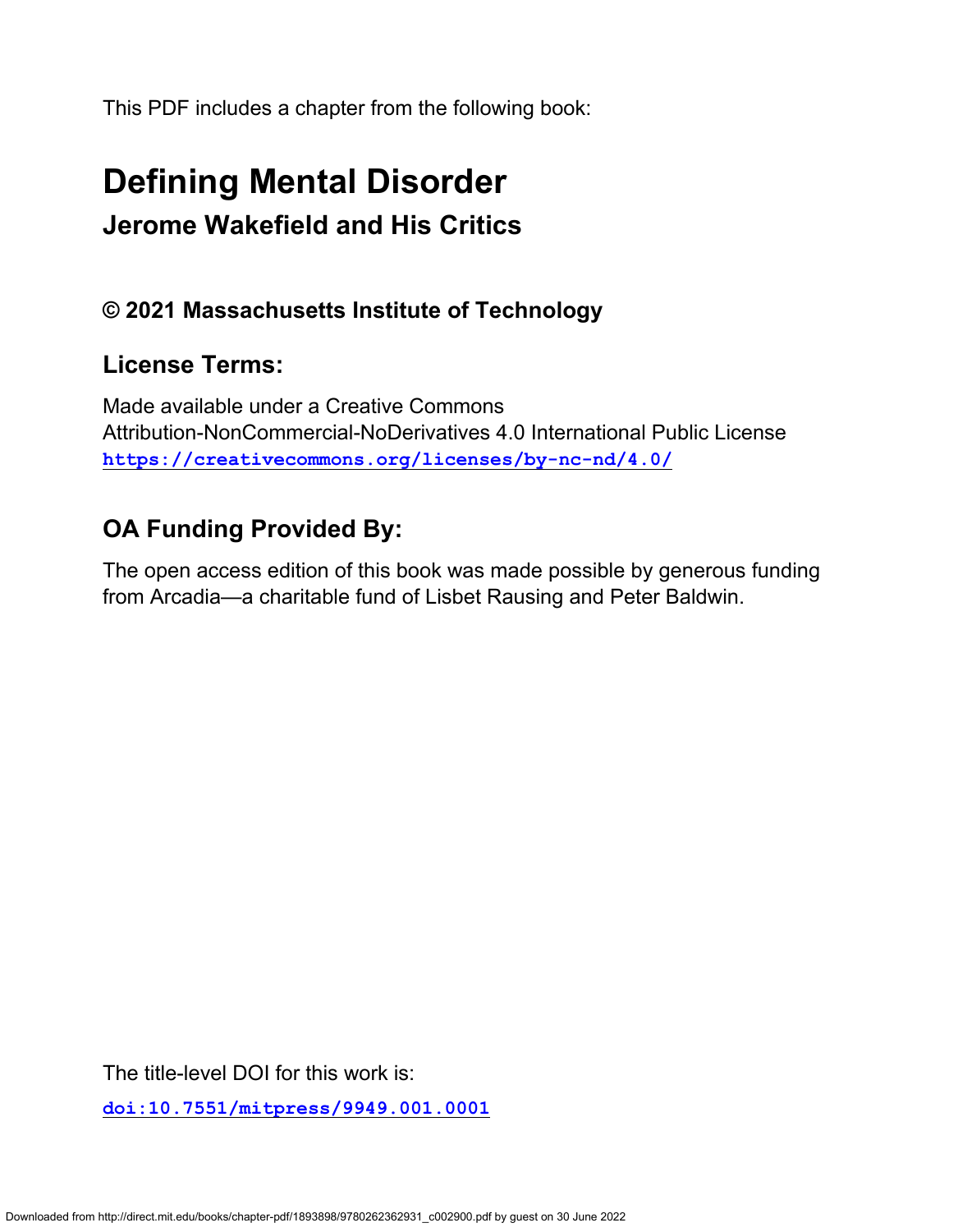#### **Contributors**

**Rachel Cooper,** Professor of Philosophy, University of Lancaster

**Andreas De Block,** Professor of Philosophy, KU Leuven

**Steeves Demazeux,** Professor of Philosophy, Université de Bordeaux Montaigne

**Leen De Vreese,** Post-Doc, Department of Philosophy and Moral Sciences, Ghent University

**Luc Faucher,** Professor of Philosophy, Université du Québec à Montréal

**Denis Forest,** Professor of Philosophy, Université Paris 1 Panthéon-Sorbonne

**Justin Garson,** Associate Professor of Philosophy, Hunter College−City University of New York

**Philip Gerrans,** Professor of Philosophy, University of Adelaide

**Harold Kincaid,** Professor, School of Economics, and Director, Research Unit in Behavioural Economics and Neuroeconomics, University of Cape Town

**Maël Lemoine,** Professor of Philosophy, Université de Bordeaux Montaigne

**Dominic Murphy,** Associate Professor of Philosophy, University of Sydney

**Jonathan Sholl,** Assistant Professor of Philosophy, School of Culture and Society, Aarhus University

**Tim Thornton,** Professor of Philosophy and Mental Health, University of Central Lancashire

**Jerome Wakefield,** Professor of Social Work, New York University–Silver School of Social Work; Professor of the Conceptual Foundations of Psychiatry, School of Medicine (2007–2019); and Associate Faculty, Center for Bioethics, College of Global Public Health–New York University

**Peter Zachar,** Professor, Department of Psychology, Auburn University–Montgomery